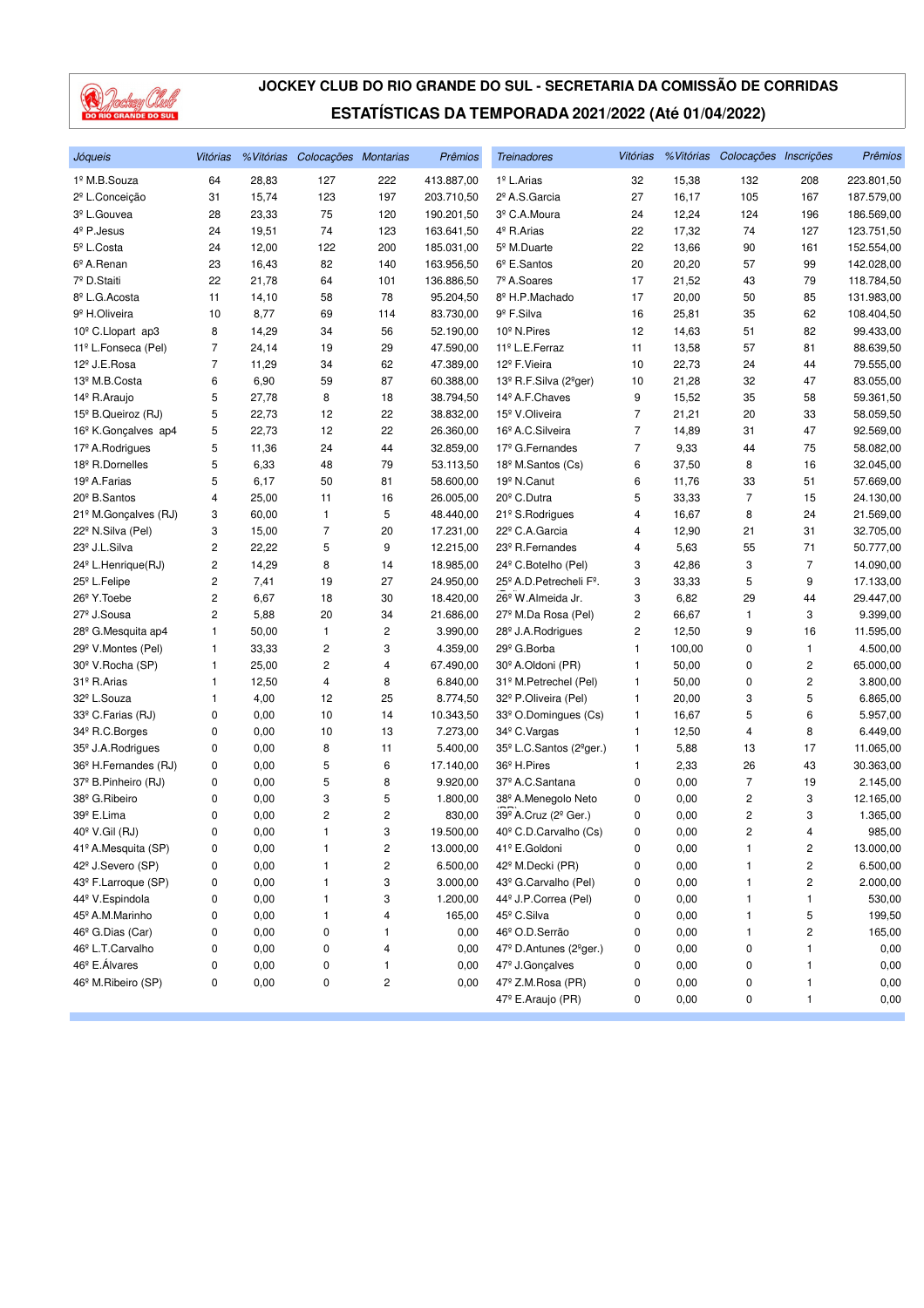

| Reprodutores                                         |              |                         |                         | Corr. Ganh Vit. Coloc. | Prêmios    | Avós Maternos                                  |    |                         |                         | Corr. Ganh Vit. Coloc. | Prêmios    |
|------------------------------------------------------|--------------|-------------------------|-------------------------|------------------------|------------|------------------------------------------------|----|-------------------------|-------------------------|------------------------|------------|
| 1º Tiger Heart-(Scatmandu)                           | 22           | 13                      | 25                      | 38                     | 141.050,50 | 1º Roi Normand-(Exclusive Native)              | 26 | 11                      | 24                      | 86                     | 158.973,00 |
| 2 <sup>º</sup> Wired Bryan-USA(Stormy Atlantic)      | 22           | 10                      | 18                      | 32                     | 106.945,00 | 2º Wild Event-(Wild Again)                     | 18 | 8                       | 18                      | 38                     | 127.495,00 |
| 3 <sup>º</sup> Oliver Zip-USA(City Zip)              | 15           | 6                       | 16                      | 43                     | 119.054,00 | 3º Magical Mile-(J.O.Tobin)                    | 7  | 5                       | 13                      | 9                      | 72.190,00  |
| 4 <sup>º</sup> Forestry-(Storm Cat)                  | 14           | 5                       | 15                      | 32                     | 95.949,00  | 4 <sup>º</sup> Mensageiro Alado-(Ghadeer)      | 11 | 8                       | 12                      | 28                     | 72.906,50  |
| 5 <sup>°</sup> Adriano-(A.P. Indy)                   | 13           | 7                       | 13                      | 40                     | 88.712,50  | 5 <sup>°</sup> Put It Back-(Honour and Glory)  | 12 | 5                       | 9                       | 20                     | 48.813,50  |
| 6 <sup>°</sup> Midshipman-(Unbridled'S Song)         | 7            | 4                       | 13                      | 17                     | 74.458,00  | 6º Blade Prospector-(Music Prospector)         | 9  | 7                       | 8                       | 27                     | 61.297,00  |
| 7º Agnes Gold-(Sunday Silence)                       | 14           | 7                       | 12                      | 34                     | 70.819,50  | 7º Grand Slam-PR(Gone West)                    | 3  | $\mathbf{1}$            | 7                       | 6                      | 34.872,00  |
| 8 <sup>º</sup> Glória de Campeão-(Impression)        | 9            | 6                       | 10                      | 28                     | 71.502,00  | 8º First American-(Quiet American)             | 9  | 5                       | 6                       | 30                     | 54.755,00  |
| 9 <sup>º</sup> Billion Dollar-(Put It Back)          | 16           | 9                       | 10                      | 32                     | 69.942,50  | 9 <sup>º</sup> Point Given-(Thunder Gulch)     | 8  | 5                       | 6                       | 19                     | 40.937,50  |
| 10 <sup>°</sup> Goldikovic-(Galileo)                 | 17           | 8                       | 9                       | 41                     | 80.275,50  | 10 <sup>°</sup> Know Heights-(Shirley Heights) | 7  | 4                       | 6                       | 20                     | 36.241,50  |
| 11º Unbridled Star-(Honour and Glory)                | 4            | 4                       | 9                       | 13                     | 47.354,50  | 11º Watchmon-(Maria'S Mon)                     | 2  | 2                       | 6                       | $\overline{7}$         | 33.540,00  |
| 12 <sup>°</sup> Victory Is Ours-(Northern Afleet)    | 14           | 6                       | 8                       | 32                     | 76.730,00  | 12 <sup>°</sup> Tiger Heart-(Scatmandu)        | 4  | 3                       | 6                       | 10                     | 30.989,00  |
| 13 <sup>º</sup> Koller-ARG(Orpen)                    | 10           | 4                       | 7                       | 34                     | 67.488,00  | 13º Redattore-(Roi Normand)                    | 7  | 3                       | 5                       | 30                     | 47.999,00  |
| 14 <sup>°</sup> Desejado Thunder-(Durban Thunder)    | 11           | 6                       | 7                       | 21                     | 50.508,00  | 14 <sup>º</sup> Tiznow-(Cee'S Tizzy)           | 2  | 2                       | 5                       | 5                      | 42.100,00  |
| 15 <sup>°</sup> Alcorano-(Public Purse)              | 6            | 4                       | 7                       | 15                     | 47.322,00  | 15 <sup>°</sup> Crimson Tide-(Sadler'S Wells)  | 10 | 3                       | 5                       | 21                     | 37.919,00  |
| 16 <sup>°</sup> First American-(Quiet American)      | 4            | 3                       | 6                       | 10                     | 53.160,00  | 16 <sup>°</sup> A.P. Indy-(Seattle Slew)       | 1  | $\mathbf{1}$            | 5                       | 2                      | 32.150,00  |
| 17º Tokay-(Wild Event)                               | 14           | 4                       | 5                       | 32                     | 47.715,50  | 17º Public Purse-(Private Account)             | 11 | 3                       | $\overline{4}$          | 32                     | 46.245,50  |
| 18º Courtier-(Pioneerof The Nile)                    | 12           | 4                       | 5                       | 33                     | 46.141,50  | 18 <sup>°</sup> Sulamani-(Hernando)            | 3  | $\overline{\mathbf{c}}$ | 4                       | 16                     | 30.509,00  |
| 19 <sup>º</sup> Drosselmeyer-USA(Distorted Humor)    | 8            | 5                       | 5                       | 29                     | 35.669,00  | 19º Choctaw Ridge-USA(Mr.Prospector)           | 6  | 4                       | 4                       | 17                     | 27.402,50  |
| 20 <sup>°</sup> Holding Glory-(Public Purse)         | 5            | 3                       | 4                       | 17                     | 48.264,00  | 20 <sup>°</sup> Whywhywhy-(Mr.Greeley)         | 1  | 1                       | 4                       | 6                      | 26.424,00  |
| 21º Salto-(Pivotal)                                  | 8            | 3                       | 4                       | 26                     | 36.457,00  | 21º Inexplicable-(Miswaki)                     | 7  | $\overline{\mathbf{c}}$ | 4                       | 13                     | 25.903,00  |
| 22 <sup>°</sup> Embaixador Inglês-SP(First American) | 4            | 3                       | 4                       | 17                     | 31.741,50  | 22º Our Emblem-(Mr. Prospector)                | 2  | $\mathbf{1}$            | 4                       | 6                      | 25.815,00  |
| 23 <sup>°</sup> Un Belini-(Put It Back)              | 3            | 1                       | 4                       | 12                     | 30.600,00  | 23 <sup>°</sup> Spring Halo-(Southern Halo)    | 10 | 3                       | 4                       | 19                     | 22.455,00  |
| 24 <sup>°</sup> Kodiak Kowboy-USA(Posse)             | 7            | 3                       | 4                       | 10                     | 24.575,00  | 24 <sup>°</sup> Top Hat-(Royal Academy)        | 1  | $\mathbf{1}$            | 4                       | 10                     | 22.120,00  |
| 25 <sup>°</sup> Union Avenue-USA(Gone West)          | 7            | 3                       | 4                       | 9                      | 22.746,50  | 25 <sup>°</sup> American Gipsy-(Septième Ciel) | 4  | $\overline{\mathbf{c}}$ | 4                       | 5                      | 21.510,00  |
| 26 <sup>°</sup> Mr.Angra-(Romarin)                   | 1            | 1                       | 4                       | 10                     | 22.120,00  | 26 <sup>°</sup> Cape Town-(Seeking The Gold)   | 3  | $\overline{\mathbf{c}}$ | 3                       | 9                      | 32.267,00  |
| 27 <sup>°</sup> Poker Face-(Wild Event)              | 4            | 3                       | 4                       | 11                     | 21.840,00  | 27º Vettori-(Machiavellian)                    | 7  | 3                       | 3                       | 8                      | 30.628,00  |
| 28 <sup>°</sup> Crocodilo Dandy-PR(Belong To Me)     | 3            | 2                       | 4                       | $\overline{7}$         | 21.099,00  | 28 <sup>°</sup> Ghadeer-(Lyphard)              | 5  | 3                       | 3                       | 22                     | 26.521,50  |
| 29 <sup>°</sup> Redattore-(Roi Normand)              | 9            | 3                       | 3                       | 49                     | 47.784,00  | 29 <sup>°</sup> Spend A Buck-(Buckaroo)        | 6  | 2                       | 3                       | 21                     | 25.451,50  |
| 30° Catcher In The Sky-(Catcher In The Rye)          | 5            | 3                       | 3                       | 22                     | 27.461,00  | 30 <sup>°</sup> Notation-(Well Decorated)      | 4  | 1                       | 3                       | 6                      | 23.424,00  |
| 31º Phone Time-(Gilded Time (USA))                   | 6            | 3                       | 3                       | 18                     | 24.262,00  | 31º Nedawi-(Rainbow Quest)                     | 5  | 3                       | 3                       | 9                      | 21.620,00  |
| 32 <sup>°</sup> É do Sul-(Irish Fighter)             | 1            | 1                       | 3                       | 5                      | 23.199,00  | 32 <sup>°</sup> Mark Of Esteem-(Darshaan)      | 3  | $\overline{\mathbf{c}}$ | 3                       | 6                      | 20.948,00  |
| 33º Quick Road-(Jules)                               | 2            | 1                       | 3                       | 18                     | 23.019,00  | 33º Lil'S Lad-(Pine Bluff)                     | 1  | 1                       | 3                       | 12                     | 19.768,00  |
| 34º Public Purse-(Private Account)                   | 5            | 2                       | 3                       | 16                     | 21.753,00  | 34 <sup>°</sup> Northern Afleet-(Afleet)       | 6  | 3                       | 3                       | 10                     | 19.475,00  |
| 35 <sup>°</sup> Pioneering-(Mr.Prospector)           | 5            | 2                       | 3                       | 15                     | 18.175,00  | 35 <sup>°</sup> Minstrel Glory-(The Minstrel)  | 4  | 2                       | 3                       | 6                      | 17.605,00  |
| 36 <sup>°</sup> Acteon Man-(Be My Chief)             | 2            | 1                       | 3                       | 3                      | 17.700,00  | 36 <sup>°</sup> Romarin-(Itajara)              | 2  | $\overline{c}$          | 3                       | 4                      | 15.609,00  |
| 37 <sup>°</sup> Nedawi-(Rainbow Quest)               | 4            | 3                       | 3                       | 9                      | 15.680,00  | 37 <sup>°</sup> Odysseus-(Sail Through)        | 1  | 1                       | 3                       | 3                      | 14.490,00  |
| 38º Taludo-(Music Prospector)                        | 3            | $\overline{\mathbf{c}}$ | 3                       | 4                      | 13.110,00  | 38 <sup>°</sup> Woodman-(Mr.Prospector)        | 1  | $\mathbf{1}$            | 3                       | 6                      | 13.705,00  |
| 39 <sup>°</sup> Wild Event-(Wild Again)              | 6            | 2                       | $\overline{\mathbf{c}}$ | 12                     | 52.430,00  | 39º Salute The Sarge-(Forest Wildcat)          | 2  | $\mathbf{1}$            | $\overline{\mathbf{c}}$ | 11                     | 28.313,00  |
| 40° Out Of Control-(Vettori)                         | 8            | 2                       | $\overline{c}$          | 30                     | 29.436,50  | 40 <sup>°</sup> Roman Ruler-(Fusaichi Pegasus) | 1  | $\mathbf{1}$            | 2                       | $\mathbf{1}$           | 27.200,00  |
| 41º Put It Back-(Honour and Glory)                   | 8            | 2                       | 2                       | 26                     | 27.213,00  | 41º Clackson-(I Say)                           | 5  | $\overline{\mathbf{c}}$ | $\sqrt{2}$              | 20                     | 21.670,00  |
| 42 <sup>°</sup> Jeune-Turc-(Know Heights)            | 4            | 2                       | 2                       | 20                     | 24.882,00  | 42º Pioneering-(Mr.Prospector)                 | 3  | 1                       | 2                       | 15                     | 21.062,00  |
| 43º Que Fenômeno-(Northern Afleet)                   | 3            | 1                       | 2                       | 12                     | 19.800,00  | 43º Dodge-(Mr. Prospector)                     | 10 | $\overline{\mathbf{c}}$ | $\overline{\mathbf{c}}$ | 26                     | 20.508,00  |
| 44 <sup>°</sup> Hat Trick-(Sunday Silence)           | 3            | 2                       | 2                       | 9                      | 14.925,00  | 44º Puerto-Madero-(Fast Gold)                  | 3  | 2                       | $\overline{\mathbf{c}}$ | 13                     | 20.095,00  |
| 45 <sup>°</sup> Sanduka-(Wild Event)                 | 1            | 1                       | $\overline{\mathbf{c}}$ | 8                      | 13.670,00  | 45 <sup>°</sup> Fast Fingers-(Mt.Livermore)    | 4  | 2                       | $\sqrt{2}$              | 13                     | 18.494,50  |
| 46 <sup>°</sup> Eyeofthetiger-(Tempranero)           | 2            | 1                       | $\overline{\mathbf{c}}$ | 8                      | 12.687,50  | 46 <sup>°</sup> Linngari-(Indian Ridge)        | 1  | 1                       | $\mathbf 2$             | 2                      | 14.600,00  |
| 47 <sup>º</sup> Arambaré-(Jarraar)                   | $\mathbf{1}$ | 1                       | 2                       | 3                      | 10.965,00  | 47º Gilded Time (USA)-(Timeless Moment)        | 4  | 1                       | 2                       | 7                      | 13.604,50  |
| 48º Crafty C.T.-(Crafty Prospector)                  | 3            | 1                       | 2                       | 6                      | 9.570,00   | 48 <sup>°</sup> Burooj-(Danzig)                | 5  | 1                       | $\overline{\mathbf{c}}$ | 14                     | 13.583,50  |
| 49º Valente Master-(Holzmeister)                     | 1            | 1                       | 2                       | 2                      | 9.120,00   | 49º Fahim-(Green Desert)                       | 3  | $\overline{\mathbf{c}}$ | $\overline{\mathbf{c}}$ | 11                     | 13.483,00  |
| 50 <sup>°</sup> Chronnos-(Elusive Quality)           | 2            | 2                       | $\overline{\mathbf{c}}$ | 0                      | 7.290,00   | 50 <sup>°</sup> Amigoni-(Danehill)             | 5  | $\mathbf 2$             | $\sqrt{2}$              | 12                     | 13.340,00  |
|                                                      |              |                         |                         |                        |            |                                                |    |                         |                         |                        |            |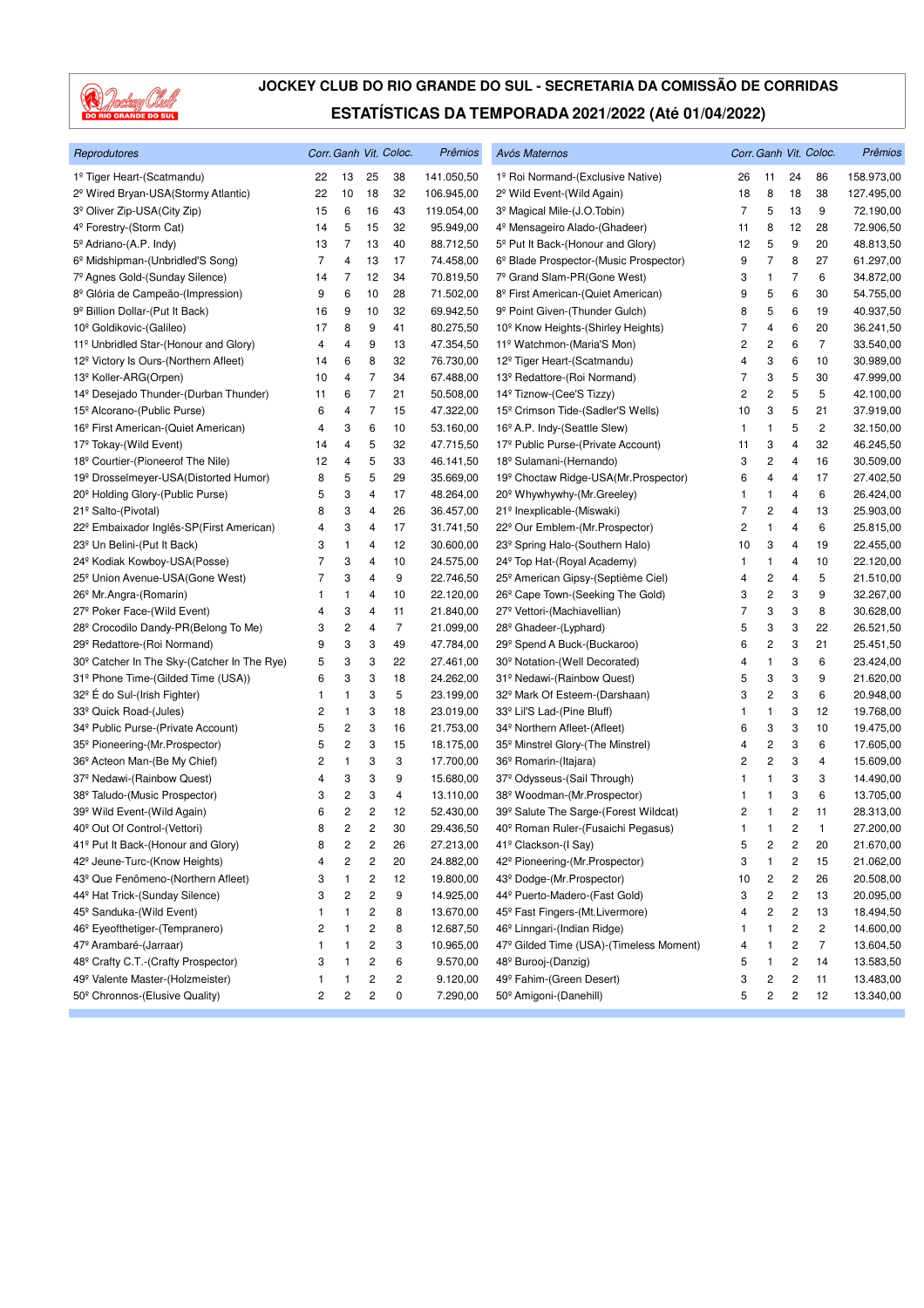

| Proprietários                                   |                         |                |                | Corr. Ganh Vit. Coloc. | Prêmios    | Criadores                                    |    |                         |                | Corr. Ganh Vit. Coloc.  | Prêmios    |
|-------------------------------------------------|-------------------------|----------------|----------------|------------------------|------------|----------------------------------------------|----|-------------------------|----------------|-------------------------|------------|
| 1º Global Oil Distribuidora de Petróleo Ltda    | 23                      | 11             | 24             | 84                     | 144.124,00 | 1º Haras Figueira do Lago                    | 10 | 8                       | 15             | 62                      | 109.698,00 |
| 2º Alberto J. Tiellet Miorim                    | 23                      | 13             | 23             | 72                     | 168.708,50 | 2 <sup>º</sup> Haras Celcape                 | 8  | 4                       | 14             | 26                      | 101.115,50 |
| 3 <sup>º</sup> Stud Sion                        | 25                      | $\overline{7}$ | 18             | 42                     | 114.931,00 | 3 <sup>º</sup> Haras J.G.                    | 15 | 8                       | 13             | 35                      | 79.297,50  |
| 4 <sup>º</sup> Stud Boate Azul                  | 11                      | 3              | 12             | 29                     | 82.044,00  | 4 <sup>º</sup> Haras Springfield             | 9  | 5                       | 13             | 19                      | 77.699,00  |
| 5 <sup>º</sup> Mauricio Roriz dos Santos        | 9                       | 6              | 9              | 15                     | 64.734,50  | 5 <sup>°</sup> Haras Alves Teixeira          | 17 | 10                      | 12             | 45                      | 89.690,50  |
| 6º Ramiro Curi de Lemos                         | 4                       | 3              | 8              | 6                      | 50.315,00  | 6 <sup>º</sup> Haras Santa Maria de Araras   | 24 | 8                       | 10             | 52                      | 118.400,00 |
| 7º Haras Maluga                                 | 6                       | 4              | $\overline{7}$ | 19                     | 57.069,50  | 7º Haras Capela de Santana                   | 18 | $\overline{7}$          | 10             | 35                      | 82.700,50  |
| 8 <sup>º</sup> Haras Uberlândia                 | $\overline{7}$          | 4              | $\overline{7}$ | 25                     | 45.366,00  | 8º Haras Dilema                              | 3  | 1                       | 9              | 12                      | 47.722,50  |
| 9º Coudelaria San Paolo                         | 5                       | 3              | $\overline{7}$ | 17                     | 41.808,50  | 9 <sup>º</sup> Haras Vale Verde              | 12 | 6                       | 8              | 24                      | 71.090,00  |
| 10 <sup>°</sup> Stud Lobão de Pelotas           | 7                       | 4              | 6              | 23                     | 44.170,00  | 10 <sup>°</sup> Haras Uberlândia             | 10 | 5                       | 8              | 41                      | 64.166,00  |
| 11 <sup>º</sup> Stud Slick                      | 10                      | 5              | 6              | 16                     | 30.644,00  | 11 <sup>º</sup> Haras Maluga                 | 8  | 4                       | $\overline{7}$ | 19                      | 57.460,00  |
| 12 <sup>º</sup> Haras Rio Iguassu               | 7                       | 4              | 5              | 11                     | 90.475,00  | 12 <sup>º</sup> Haras Cima                   | 5  | 1                       | $\overline{7}$ | 12                      | 49.675,50  |
| 13 <sup>°</sup> Stud Vicente Garbin Obino       | 5                       | 3              | 5              | 6                      | 38.375,00  | 13 <sup>º</sup> Haras Santarém               | 8  | 4                       | 7              | 12                      | 39.965,00  |
| 14 <sup>º</sup> Haras das Araucárias            | 4                       | 2              | 5              | 8                      | 29.200,00  | 14 <sup>°</sup> Haras Anderson               | 8  | 5                       | 6              | 23                      | 39.276,50  |
| 15 <sup>°</sup> Stud Alegretense                | 1                       | 1              | 5              | 4                      | 23.085,00  | 15 <sup>°</sup> Haras Ereporã                | 5  | 3                       | 6              | 9                       | 30.445,50  |
| 16 <sup>°</sup> José Paulo Scorsatto Elias      | 13                      | 3              | 5              | 8                      | 21.389,50  | 16 <sup>°</sup> Haras Rio Iguassu            | 8  | 4                       | 5              | 15                      | 96.055,00  |
| 17 <sup>º</sup> Stud Duplo Ouro                 | 9                       | 4              | 4              | 17                     | 69.872,00  | 17º Haras Nijú                               | 11 | 5                       | 5              | 25                      | 43.434,00  |
| 18 <sup>°</sup> Ricardo Corrêa                  | 4                       | 2              | 4              | 22                     | 50.630,50  | 18º Paulo Neri de Lima Bergamo               | 3  | 2                       | 5              | 6                       | 42.700,00  |
| 19 <sup>°</sup> Stud Casablanca                 | 12                      | 4              | 4              | 20                     | 35.307,50  | 19 <sup>º</sup> Haras Ponta Porã             | 11 | 4                       | 5              | 22                      | 38.195,00  |
| 20 <sup>°</sup> Gil Boczianowski Irala          | 4                       | 2              | 4              | 8                      | 24.038,00  | 20 <sup>°</sup> Stud Ferragus                | 6  | 2                       | 5              | 14                      | 29.779,00  |
| 21º Franklin José Chaves                        | 6                       | 3              | 4              | 12                     | 20.805,00  | 21º Ulisses Lignon Carneiro                  | 7  | 3                       | 5              | 13                      | 29.162,00  |
| 22º Guilherme Vargas Dias                       | 5                       | 3              | 3              | 46                     | 39.737,00  | 22 <sup>°</sup> Haras Di Cellius             | 9  | 4                       | 4              | 38                      | 40.338,50  |
| 23 <sup>°</sup> Luiz Henrique F. dos Santos     | 6                       | 3              | 3              | 16                     | 28.819,00  | 23º Haras Paraiso da Lagoa                   | 5  | 3                       | 4              | 21                      | 33.391,50  |
| 24 <sup>°</sup> Stud Red Bier                   | 3                       | 2              | 3              | 6                      | 25.630,00  | 24 <sup>°</sup> Haras Cruz de Pedra          | 4  | $\overline{\mathbf{c}}$ | 4              | 14                      | 29.629,00  |
| 25º Agamenon Machado de Assis Berni             | 4                       | 3              | 3              | 13                     | 25.240,00  | 25 <sup>°</sup> Haras Corunilha              | 2  | 2                       | 4              | 6                       | 22.270,00  |
| 26 <sup>°</sup> Ana Claudia Espindola Carvalhal | 1                       | 1              | 3              | 5                      | 23.199,00  | 26 <sup>°</sup> Haras Torrão de Ouro         | 1  | 1                       | $\overline{4}$ | 10                      | 22.120,00  |
| 27º Stud Vô Chico / Haras Troiano Fialho        | 3                       | 2              | 3              | 9                      | 22.431,00  | 27 <sup>º</sup> Haras Nova Vitória           | 3  | 2                       | 4              | $\overline{7}$          | 21.099,00  |
| 28 <sup>°</sup> Stud Brother and Sister         | 2                       | 1              | 3              | 14                     | 21.119,00  | 28 <sup>°</sup> Stud Itaara                  | 3  | $\overline{\mathbf{c}}$ | 4              | 4                       | 20.950,00  |
| 29 <sup>°</sup> Eládio Mavignier Benevides      | 3                       | 3              | 3              | 5                      | 21.055,00  | 29º Haras Doce Vale                          | 5  | 3                       | 4              | 10                      | 19.815,00  |
| 30 <sup>°</sup> Stud Kid                        | 1                       | 1              | 3              | 12                     | 19.768,00  | 30 <sup>°</sup> Haras Regina                 | 4  | 3                       | 3              | $\overline{7}$          | 28.900,00  |
| 31º Diogo de Oliveira Machado                   | 4                       | 2              | 3              | 11                     | 18.985,00  | 31º Haras Santa Rita da Serra                | 7  | 3                       | 3              | 28                      | 24.814,50  |
| 32º Amilcar Pereira de Pereira                  | 3                       | 3              | 3              | 9                      | 17.934,50  | 32 <sup>°</sup> Haras Estrela Energia        | 2  | $\mathbf{1}$            | 3              | 17                      | 23.295,00  |
| 33º Coudelaria Internacional                    | 3                       | 3              | 3              | 6                      | 15.672,00  | 33º Coudelaria Monte Parnaso                 | 1  | 1                       | 3              | 5                       | 23.199,00  |
| 34 <sup>°</sup> Stud Mo Bay                     | 1                       | 1              | 3              | 0                      | 13.600,00  | 34 <sup>°</sup> Stud Embalagem               | 3  | 2                       | 3              | 9                       | 21.567,00  |
| 35 <sup>°</sup> Haras dos Girassóis             | 2                       | $\overline{c}$ | 3              | 1                      | 11.325,00  | 35 <sup>°</sup> Homero Tarragô Filho         | 5  | 2                       | 3              | 15                      | 20.749,50  |
| 36 <sup>°</sup> Aristeu F. Rodrigues            | 5                       | 2              | 2              | 23                     | 25.426,00  | 36º Haras LLC                                | 3  | 2                       | 3              | $\overline{7}$          | 20.715,00  |
| 37 <sup>º</sup> Haras J.G.                      | 4                       | 2              | 2              | 18                     | 23.413,50  | 37 <sup>°</sup> Haras Gherar                 | 3  | 2                       | 3              | 13                      | 17.477,50  |
| 38º Marco Antonio Dexheimer                     | 1                       | 1              | 2              | 10                     | 18.812,00  | 38 <sup>º</sup> Haras Santa Ignês de Spanier | 4  | 2                       | 3              | 9                       | 17.045,00  |
| 39º Coudelaria F.B.L.                           | 2                       | 1              | $\overline{c}$ | 3                      | 18.755,00  | 39º Haras Cerro Formoso                      | 1  | $\mathbf{1}$            | 2              | $\mathbf{1}$            | 27.200,00  |
| 40 <sup>°</sup> Telmo Nunes Estrella            | 3                       | 2              | $\overline{2}$ | 12                     | 18.620,00  | 40 <sup>°</sup> Stud Don Juan                | 2  | 2                       | 2              | 18                      | 25.250,50  |
| 41º Stud La Moneda                              | 3                       | 2              | 2              | 12                     | 17.636,00  | 41º Haras Old Friends Ltda                   | 4  | 2                       | 2              | 21                      | 23.850,00  |
| 42 <sup>°</sup> Stud F. F. F. J.                | $\overline{\mathbf{c}}$ | 1              | 2              | 14                     | 17.437,00  | 42 <sup>°</sup> Stud Eternamente Rio         | 7  | 2                       | 2              | 20                      | 22.330,00  |
| 43º Stud A M L                                  | 2                       | 1              | 2              | 0                      | 15.500,00  | 43 <sup>º</sup> Stud Borba Martins           | 1  | 1                       | 2              | 10                      | 18.812,00  |
| 44 <sup>°</sup> Stud Globo                      | 2                       | 2              | 2              | 4                      | 15.455,00  | 44 <sup>°</sup> Haras Cambay                 | 7  | 2                       | 2              | 15                      | 17.912,50  |
| 45 <sup>°</sup> Stud Pereirão                   | 1                       | 1              | 2              | 10                     | 15.313,00  | 45 <sup>°</sup> Stud La Moneda               | 3  | 2                       | 2              | 12                      | 17.636,00  |
| 46 <sup>°</sup> Stud Hulk                       | 4                       | $\overline{c}$ | 2              | 9                      | 15.190,00  | 46º TBS International Stud                   | 2  | 1                       | 2              | 12                      | 15.911,50  |
| 47º Fabiane de Mattos                           | 1                       | 1              | 2              | 2                      | 14.600,00  | 47º Duilio Berleze                           | 2  | 1                       | 2              | 6                       | 14.610,00  |
| 48 <sup>°</sup> Rafael Antonio Dias Gomes       | 2                       | 2              | 2              | 12                     | 13.770,00  | 48º Agro Pastoril Haras São Luiz Ltda        | 3  | 2                       | 2              | 10                      | 14.602,50  |
| 49 <sup>º</sup> José Antônio Severino Forte     | 1                       | 1              | 2              | 8                      | 13.670,00  | 49 <sup>°</sup> Fabiane de Mattos            | 1  | 1                       | 2              | $\overline{\mathbf{c}}$ | 14.600,00  |
| 50 <sup>°</sup> Stud Red Friends                | $\overline{\mathbf{c}}$ | 2              | 2              | 9                      | 13.166,00  | 50 <sup>°</sup> Haras Nacional               | 3  | 2                       | 2              | 12                      | 13.855,00  |
|                                                 |                         |                |                |                        |            |                                              |    |                         |                |                         |            |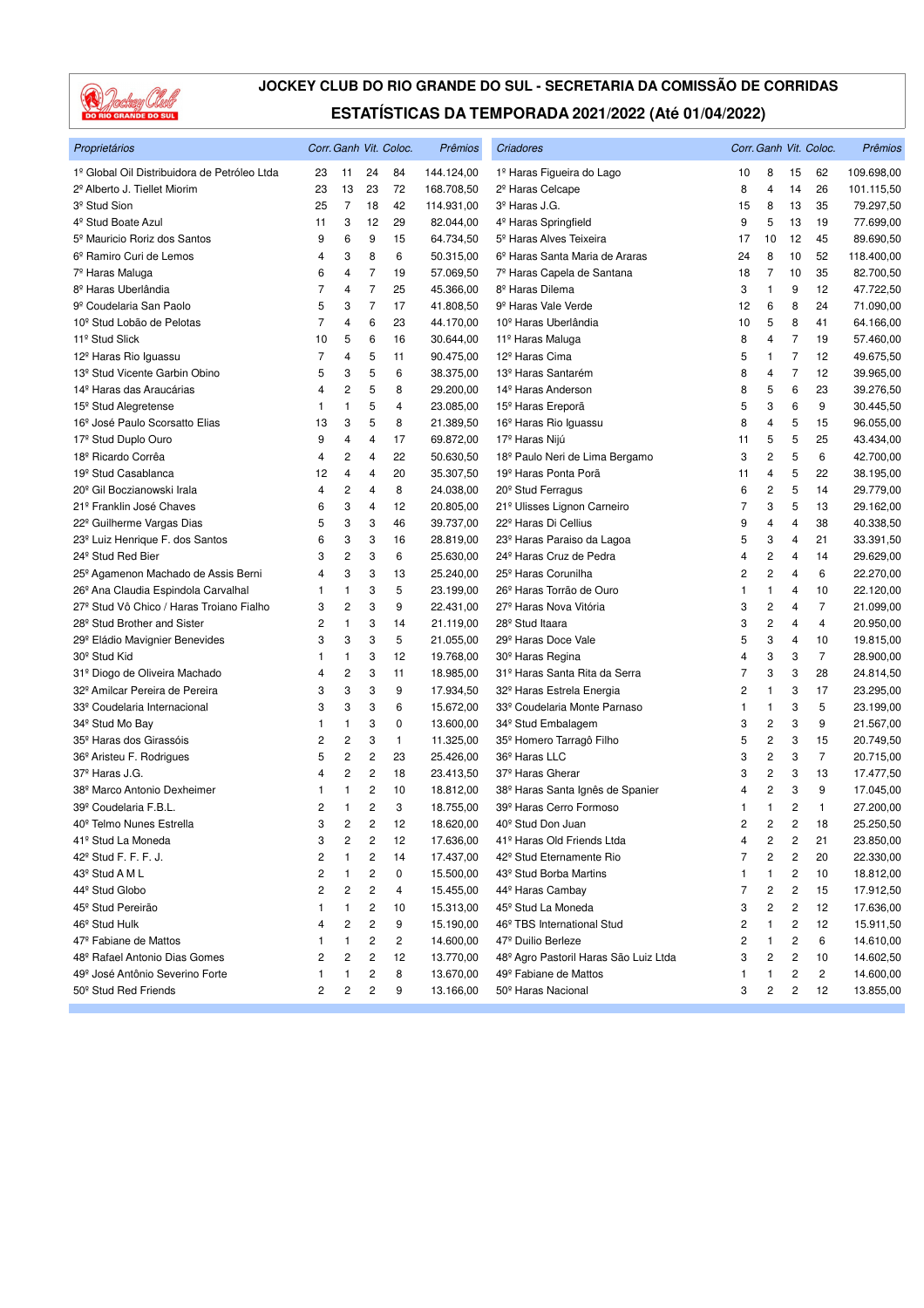

| Criadores (2 anos)                               |                |                |                | Corr. Ganh Vit. Coloc. | Prêmios   | Reprodutores (2 anos)                             |                |              |                | Corr. Ganh Vit. Coloc. | <b>Prêmios</b> |
|--------------------------------------------------|----------------|----------------|----------------|------------------------|-----------|---------------------------------------------------|----------------|--------------|----------------|------------------------|----------------|
| 1º Haras Capela de Santana                       | 5              | $\overline{c}$ | 4              | 9                      | 34.730,00 | 1º Wired Bryan-USA(Stormy Atlantic)               | 6              | 4            | 6              | $\overline{c}$         | 39.090,00      |
| 2 <sup>º</sup> Haras Vale Verde                  | $\overline{4}$ | $\mathbf{1}$   | 2              | 6                      | 21.300,00 | 2 <sup>º</sup> Victory Is Ours-(Northern Afleet)  | 4              | 1            | $\overline{2}$ | 6                      | 21.300,00      |
| 3º Haras Paraiso da Lagoa                        | 2              | $\overline{c}$ | 2              | 6                      | 18.705,00 | 3º Embaixador Inglês-SP(First American)           | 2              | 2            | 2              | 6                      | 18.705,00      |
| 4 <sup>º</sup> Haras Santa Maria de Araras       | 5              | $\overline{c}$ | 2              | 4                      | 15.050,00 | 4 <sup>º</sup> Kentuckian-(Tiznow)                | 2              | $\mathbf{1}$ | 1              | $\mathbf{1}$           | 65.530,00      |
| 5 <sup>º</sup> Haras Nijú                        | 5              | $\overline{2}$ | $\overline{c}$ | 2                      | 13.780,00 | 5º Goldikovic-(Galileo)                           | 5              | 1            | 1              | 6                      | 10.015,00      |
| 6 <sup>°</sup> Haras Rio Iguassu                 | 1              | $\mathbf{1}$   | 1              | 0                      | 65.000,00 | 6 <sup>°</sup> Billion Dollar-(Put It Back)       | 3              | $\mathbf{1}$ | 1              | 2                      | 9.610,00       |
| 7 <sup>º</sup> Haras Alves Teixeira              | 3              | $\overline{1}$ | 1              | 1                      | 8.550,00  | 7º Adriano-(A.P. Indy)                            | 1              | 1            | 1              | $\overline{2}$         | 8.690,00       |
| 8 <sup>º</sup> Haras Palmerini                   | 2              | $\mathbf{1}$   | 1              | 3                      | 8.215,00  | 8º Salto-(Pivotal)                                | $\overline{c}$ | 1            | $\mathbf{1}$   | 3                      | 8.215,00       |
| 9 <sup>º</sup> Eládio Mavignier Benevides        | 1              | $\mathbf{1}$   | 1              | $\overline{c}$         | 8.160,00  | 9º Alcorano-(Public Purse)                        | $\overline{2}$ | 1            | 1              | 3                      | 7.295,00       |
| 10 <sup>°</sup> Stud Globo                       | 1              | $\overline{1}$ | 1              | $\overline{c}$         | 6.765,00  | 10 <sup>°</sup> Emcee-(Unbridled'S Song)          | $\overline{2}$ | $\mathbf{1}$ | 1              | $\overline{1}$         | 5.830,00       |
| 11 <sup>º</sup> Haras Anderson                   | 1              | $\overline{1}$ | 1              | 1                      | 5.830,00  | 10 <sup>°</sup> Phone Time-(Gilded Time (USA))    | $\overline{1}$ | 1            | 1              | $\mathbf{1}$           | 5.830,00       |
| 12º Aluizio Merlin Ribeiro                       |                | 0              | $\mathbf 0$    | 1                      | 19.500,00 | 12 <sup>°</sup> Quiz Kid-(Forestry)               | 1              | 0            | 0              | $\mathbf{1}$           | 19.500,00      |
| 13 <sup>º</sup> Haras Cima                       |                | 0              | $\mathbf 0$    | 1                      | 13.000,00 | 13º Forestry-(Storm Cat)                          | 1              | 0            | 0              | $\mathbf{1}$           | 13.000,00      |
| 14 <sup>º</sup> Haras Free Way                   |                | 0              | 0              | 1                      | 6.500,00  | 14 <sup>°</sup> Tokay-(Wild Event)                | 3              | 0            | 0              | 8                      | 7.830,00       |
| 15 <sup>°</sup> Haras das Araucárias             | 2              | 0              | 0              | 5                      | 6.220,00  | 15 <sup>°</sup> Tiger Heart-(Scatmandu)           | 2              | 0            | 0              | $\mathbf{1}$           | 6.500,00       |
| 16 <sup>º</sup> Haras Fidelis Hillmann           | 1              | 0              | $\mathbf 0$    | $\overline{c}$         | 3.200,00  | 16 <sup>°</sup> Redattore-(Roi Normand)           | 1              | 0            | 0              | $\overline{4}$         | 5.720,00       |
| 17º Homero Tarragô Filho                         | 2              | 0              | 0              | 3                      | 2.650,00  | 17 <sup>º</sup> Koller-ARG(Orpen)                 | 3              | 0            | 0              | 3                      | 4.260,00       |
| 18 <sup>º</sup> Haras Ereporã                    | 2              | 0              | 0              | 3                      | 2.385,00  | 18 <sup>°</sup> Oliver Zip-USA(City Zip)          | 2              | 0            | 0              | $\overline{2}$         | 3.590,00       |
| 19 <sup>º</sup> Haras Santa Tereza do Bom Retiro |                | 0              | 0              | $\overline{c}$         | 2.120,00  | 19º La Fúria Negra-PR(Mensageiro Alado)           | $\overline{2}$ | 0            | $\Omega$       | 3                      | 2.650,00       |
| 20 <sup>°</sup> Haras Quero-Quero do Sul         | 1              | 0              | 0              | 1                      | 2.000,00  | 20 <sup>°</sup> West By East-(Blade Prospector)   | 1              | 0            | 0              | $\overline{c}$         | 2.120,00       |
| 21 <sup>º</sup> Beverly Hills Stud               | 1              | 0              | 0              | 1                      | 1.590,00  | 21º Save The Tiger-ARG(Giant'S Causeway)          | 2              | 0            | 0              | 3                      | 1.825,00       |
| 21 <sup>º</sup> Haras Celcape                    |                | 0              | 0              | 1                      | 1.590,00  | 22º Vettori-(Machiavellian)                       | 1              | 0            | 0              | $\mathbf{1}$           | 1.590,00       |
| 23 <sup>º</sup> Haras Santa Ignês de Spanier     |                | 0              | 0              | 3                      | 1.325,00  | 22º War Secretary-(War Front)                     | 1              | 0            | 0              | $\mathbf{1}$           | 1.590,00       |
| 24 <sup>°</sup> Haras Di Cellius                 |                | 0              | 0              | 1                      | 1.060,00  | 24 <sup>°</sup> Union Avenue-USA(Gone West)       | 1              | 0            | 0              | 3                      | 1.325,00       |
| 24 <sup>°</sup> Haras Gherar                     |                | 0              | $\mathbf 0$    | 1                      | 1.060,00  | 25 <sup>°</sup> Catch A Flight-(Giant'S Causeway) | 2              | 0            | 0              | $\mathbf{1}$           | 530,00         |
| 26 <sup>°</sup> Stud Villas de Aguiar            |                | 0              | 0              | 2                      | 530,00    | 26 <sup>°</sup> Hat Trick-(Sunday Silence)        | 1              | 0            | 0              | $\mathbf{1}$           | 300,00         |
| 27 <sup>°</sup> Ulisses Lignon Carneiro          |                | $\mathbf 0$    | $\mathbf 0$    | $\mathbf{1}$           | 530,00    | 27º My Cherie Amour-(Ay Caramba)                  | 1              | 0            | 0              | $\mathbf{1}$           | 265,00         |
| 27º Haras Santa Rita da Serra                    | 1              | 0              | 0              | 1                      | 530,00    | 28 <sup>°</sup> Joe Owen-RS(Christine'S Outlaw)   | 2              | 0            | 0              | 0                      | 0,00           |
| 29º Stud Eternamente Rio                         |                | 0              | 0              | 1                      | 300,00    | 28 <sup>°</sup> Courtier-(Pioneerof The Nile)     | 1              | 0            | 0              | 0                      | 0,00           |
| 30 <sup>°</sup> Haras Doce Vale                  | 1              | 0              | $\mathbf 0$    | 1                      | 265,00    | 28º Taludo-(Music Prospector)                     | 1              | 0            | 0              | $\mathbf{0}$           | 0,00           |
| 30 <sup>°</sup> Stud La Moneda                   |                | 0              | 0              | 1                      | 265,00    | 28º Totosão-(Spring Halo)                         | 1              | 0            | 0              | 0                      | 0,00           |
| 32 <sup>º</sup> Stud Dharma                      |                | 0              | 0              | 0                      | 0,00      | 28º Belo Acteon-(Acteon Man)                      | 1              | 0            | $\Omega$       | 0                      | 0,00           |
| 32 <sup>º</sup> Haras Campestre                  | 2              | 0              | 0              | 0                      | 0,00      |                                                   |                |              |                |                        |                |
| 32 <sup>°</sup> Haras Cambay                     | 2              | 0              | 0              | 0                      | 0,00      |                                                   |                |              |                |                        |                |
| 32 <sup>°</sup> Haras M.M.Barreta                |                | 0              | $\mathbf 0$    | 0                      | 0,00      |                                                   |                |              |                |                        |                |
| 32º Haras América do Sul                         |                | 0              | 0              | 0                      | 0,00      |                                                   |                |              |                |                        |                |
| 32 <sup>º</sup> Haras Charmville                 | 1              | 0              | 0              | 0                      | 0,00      |                                                   |                |              |                |                        |                |